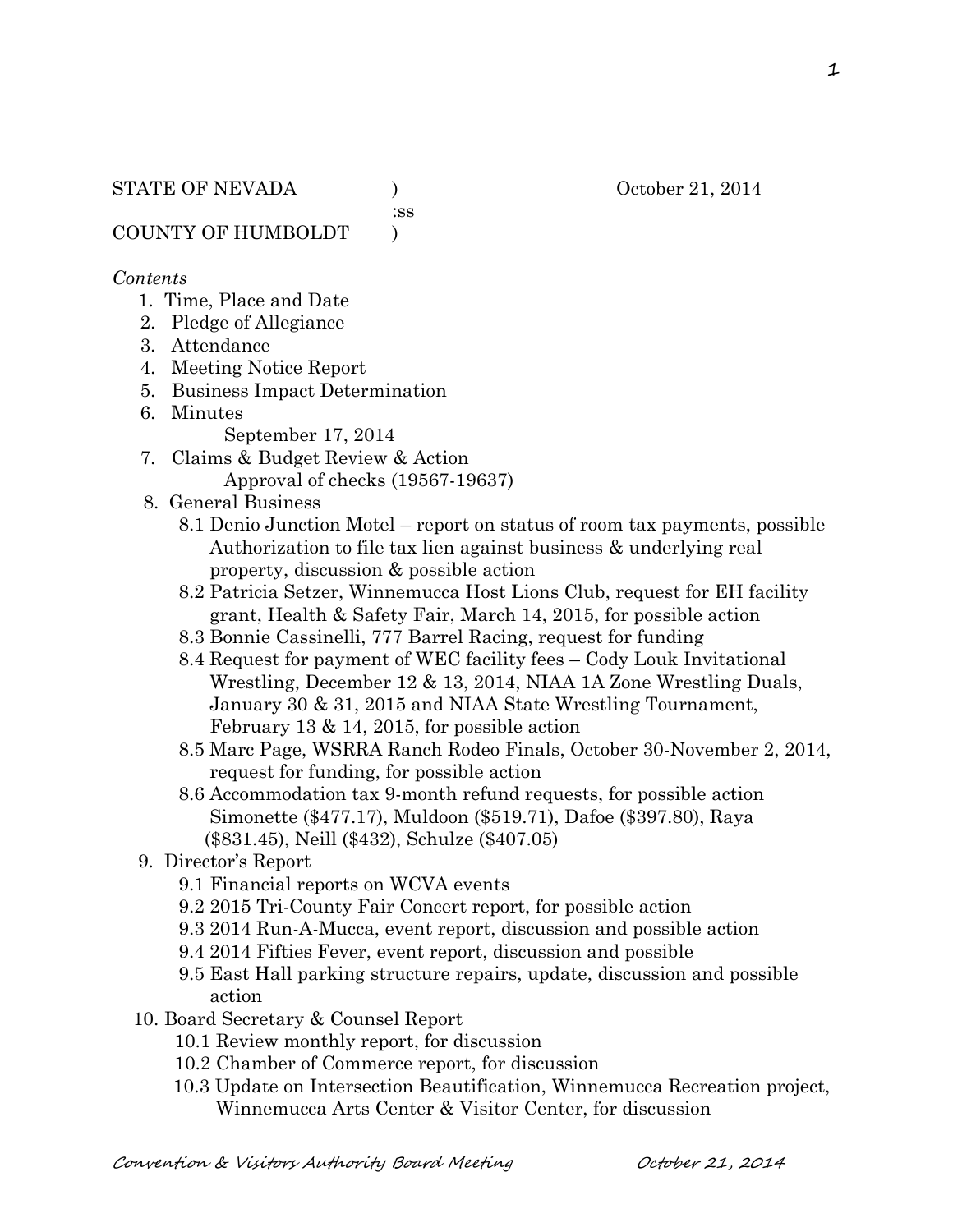- 10.4 Update on delinquencies, if any, for discussion & possible action
- 10.5 Annual report on lodging tax revenues to Taxation, for discussion & possible action
- 10.6 Personnel policies concerning prohibited conduct, for discussion
- 10.7 Job descriptions and classifications, for discussion
- 11. Board Administrator
	- 11.1 September Financial reports
- 12. Other Reports
- 13. Next Meeting Date
- 14. Adjournment

## **MINUTES, OCTOBER 21, 2014**

**1. Time, Place and Date.** The Winnemucca Convention and Visitors Authority met in regular session in full conformity with the law at the Winnemucca Convention Center, West Hall, Winnemucca, Nevada at 4:00 pm on Wednesday, October 21, 2014 with Chairman Terry Boyle presiding.

#### **2. Pledge of Allegiance.**

|                       | <b>3. Attendance.</b> Convention and Visitors Authority Board Officials Present: |
|-----------------------|----------------------------------------------------------------------------------|
| Terry Boyle           | Chairman and Hotel Representative                                                |
| Don Stoker            | Treasurer and Motel Representative                                               |
| Jim Billingsley       | City Representative                                                              |
| Herb Ross             | Business Representative                                                          |
| <b>Bill Macdonald</b> | Secretary and Counsel                                                            |
| Kendall Swensen       | Board Administrator                                                              |

*Convention and Visitors Authority Board Officials Absent:* Dan Cassinelli County Representative

*Staff Members Present:* Kim Petersen Director Shelly Noble Administrative Clerk

*Staff Members Absent:* None

*Others Present:* Joyce Sheen Humboldt Sun

Patricia Setzer Wmca Host Lions Club

## **4. Meeting Notice Report.**

Chairman Boyle reported that notice, including meeting agenda, was posted by Shelly Noble by 9:00 am Thursday, October 16, 2014 at Humboldt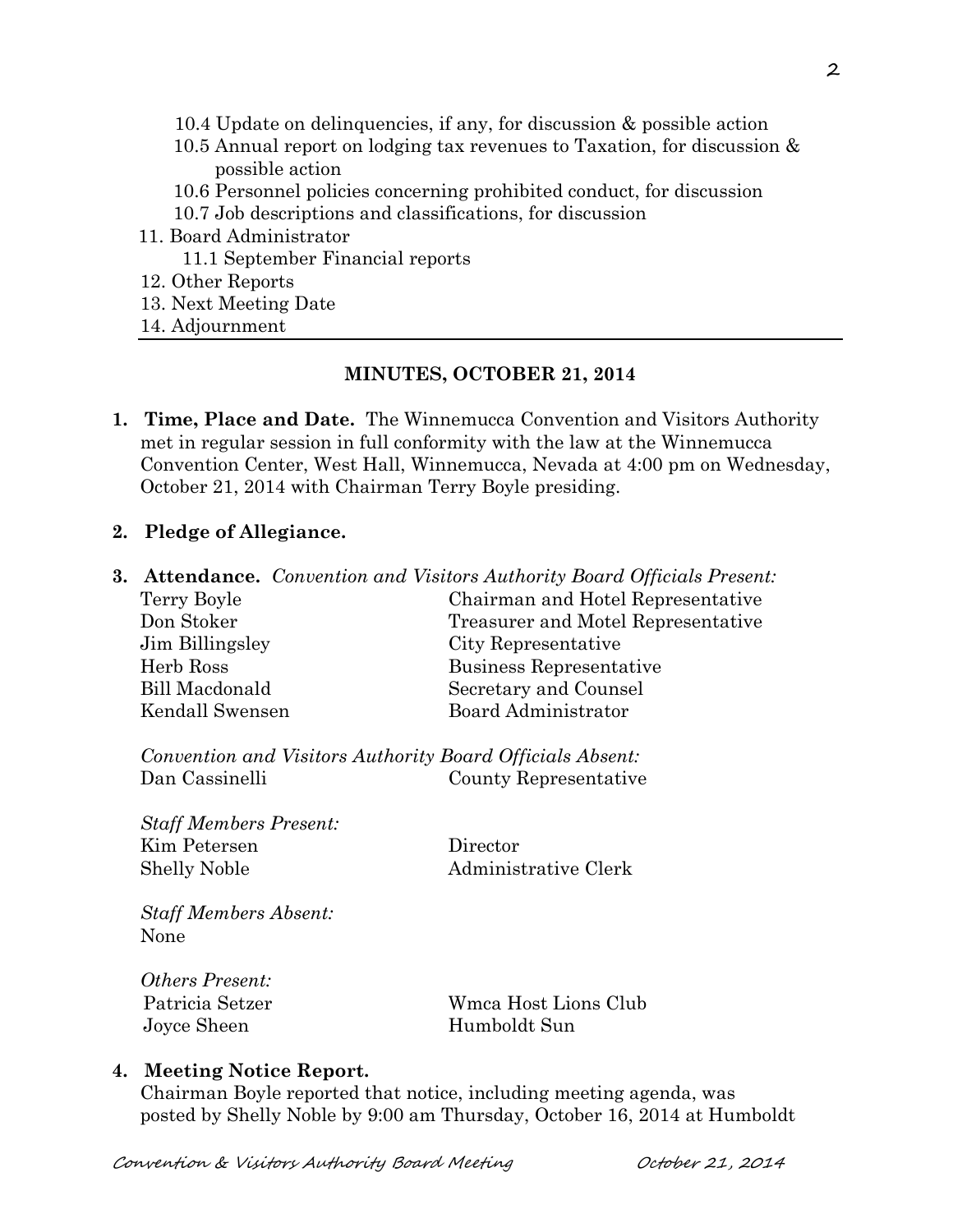County Library, Court House, Post Office, City Hall and Convention Center West Hall. No persons have requested mailed notice during the past six months.

**5. Business Impact Determination.** After review of the October 21, 2014 agenda, and report by Counsel that he saw nothing in the Agenda requiring a business economic impact study or statement, *Don Stoker made a motion that no proposed agenda item is likely to impose a direct and significant economic burden on a business or directly restrict formation, operation, or expansion of a business. The motion carried, 4-0.* 

#### **6. Minutes.**

Prior meeting minutes, September 17, 2014. *Jim Billingsley made a motion to accept the minutes of the September 17, 2014 meeting. Motion carried, 4-0.* 

**7. Claims.** The following claims were reported to the Board Members by a copy of the proposed Check Register CD-000239 and CD-000240 as a portion of the pre meeting board packets provided to the Members as supplemented by supplemental Check Register CD-000241 at time of meeting.

| <b>BANK ACCOUNT</b> | <b>CHECK NUMBERS</b> | <b>AMOUNT</b> |
|---------------------|----------------------|---------------|
| Nevada State Bank   | 19567-19637          | \$149,029.35  |

*Don Stoker made a motion to approve all claims as submitted. The motion carried, 4-0.*

#### **8. General Business.**

## **8.1 Denio Junction Motel – report on status of room tax payments, possible authorization to file tax lien against business & underlying real property, discussion & possible action**

Denio Junction Motel room taxes were paid through May of last year but checks for January, February and March room taxes were returned by the bank for insufficient funds. WCVA has not received any room taxes from them since then. Each month Shelly sent the WCVA room tax return form. This form is sent to all properties and is to be returned with room taxes due. None of these returns came back to the Convention Center so we believe that the mailing address we have is correct. Shelly also mailed the penalty notices to Denio Junction Motel each month that room taxes went unpaid. As the months went by and there were no returns or room taxes received by the WCVA, nor was the annual application for room tax license returned, Shelly asked Bill to contact this property to see if he could get this taken care of since we believe that they have been renting motel rooms during all this time. Kendall has also tried to contact the owner/manager, Bobby Putney, but has been unsuccessful. After last month's meeting, Bill prepared a letter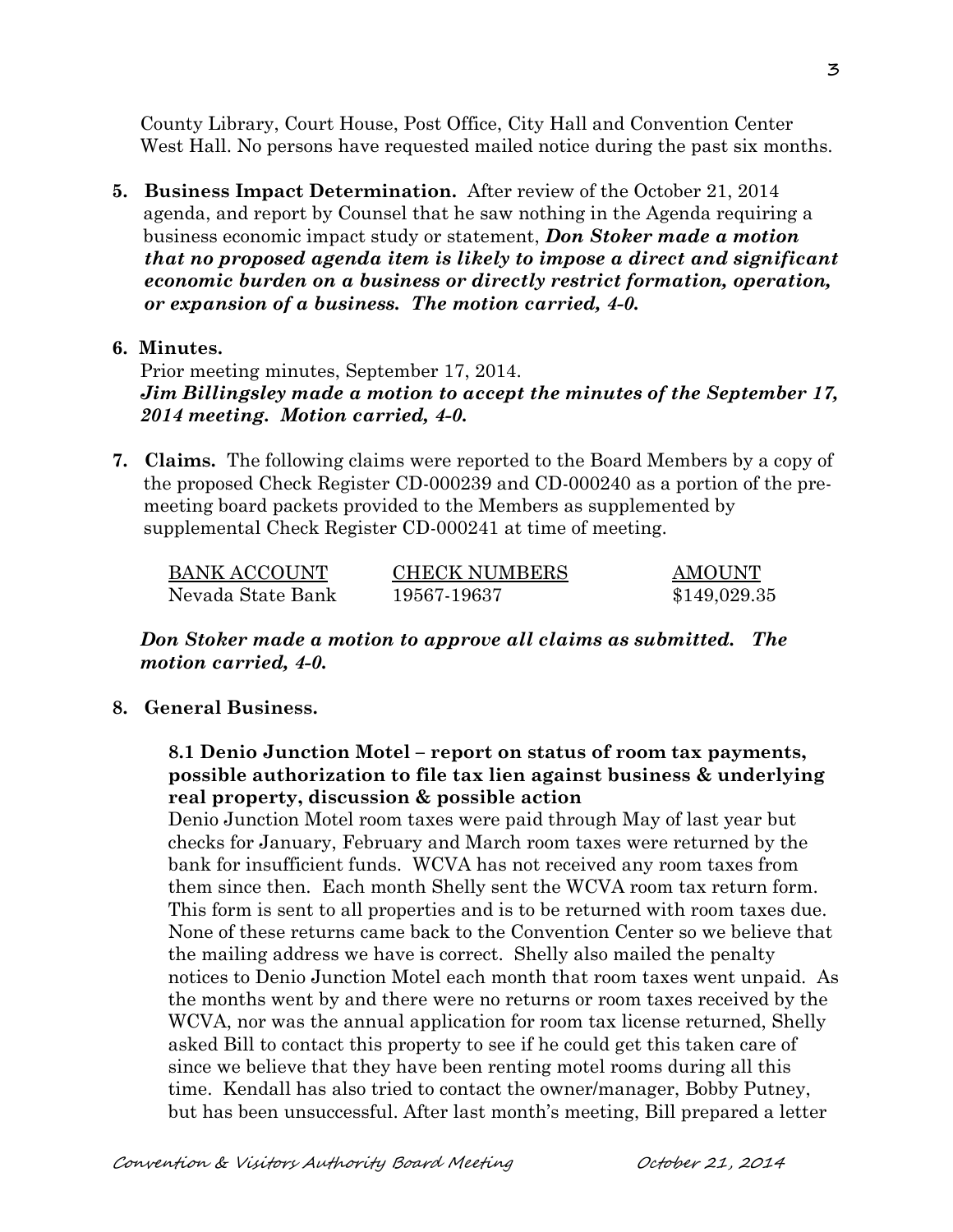notifying the owners of possible action this board may take to start lien proceedings, as required by NRS. This was sent to the owners of the property to give them the opportunity to respond at tonight's meeting if they choose to do so (a copy of this letter is included with Bill's packet). Mr. Putney called Bill after receiving his letter and told him that he would take care of all room taxes, along with applicable penalties and interest, soon. To date, that is the last correspondence we have had with him. Bill advised the WCVA board that the details of these lien proceedings are confidential by statute but that they have the authority to waive this confidentiality so that all actions may be conducted in an open, public meeting. *Don Stoker made a motion to waive the confidentiality of the details relating to delinquent room taxes and possible lien proceedings against Denio Junction Motel. Motion carried, 4-0.* Even though all room taxes remain due to the WCVA for the months they have remained unpaid, a lien would only apply to the last six months. The remaining unpaid taxes, penalties and interest would have to be collected by bringing a lawsuit against them in justice court. The approximate amount due to WCVA is \$5,000. Bill advised the board that the county revoked their business license in July. The board was in agreement that they would like Bill to proceed with the lien and also a suit in justice court. *Jim Billingsley made a motion authorizing Bill Macdonald to prepare a resolution which would outline the actions necessary to proceed with a lien against Denio Junction Motel for unpaid room taxes, penalties and interest and also to proceed with a lawsuit in Union Township Justice Court for the remainder of unpaid room taxes, penalties and interest not included in the lien. Motion carried, 4-0.*

There was some discussion as to why this board does not have a standard policy in place so that action is initiated for unpaid room taxes before it gets to the point, as it did with Denio Junction Motel, where room taxes have gone unpaid for well over a year. They felt that after 3 or 4 months the lien proceedings should be started. Board members thought that there had been a similar discussion several years ago when there was an issue with the Sante Fe Inn. Chairman Boyle asked Bill to start the process of writing up a policy to address this issue.

# **8.2 Patricia Setzer, Winnemucca Host Lions Club, request for EH facility grant, Health & Safety Fair, March 14, 2015, for possible action**

This is a request that is made every year. The Lions Club, in conjunction with Humboldt General Hospital, offer medical testing and services at little or no cost to members of our community who otherwise would not be able to afford them. *Don Stoker made a motion to approve an East Hall facility grant (Main Floor, \$600) to the Winnemucca Host Lions Club for their annual Health & Safety Fair that they will produce in*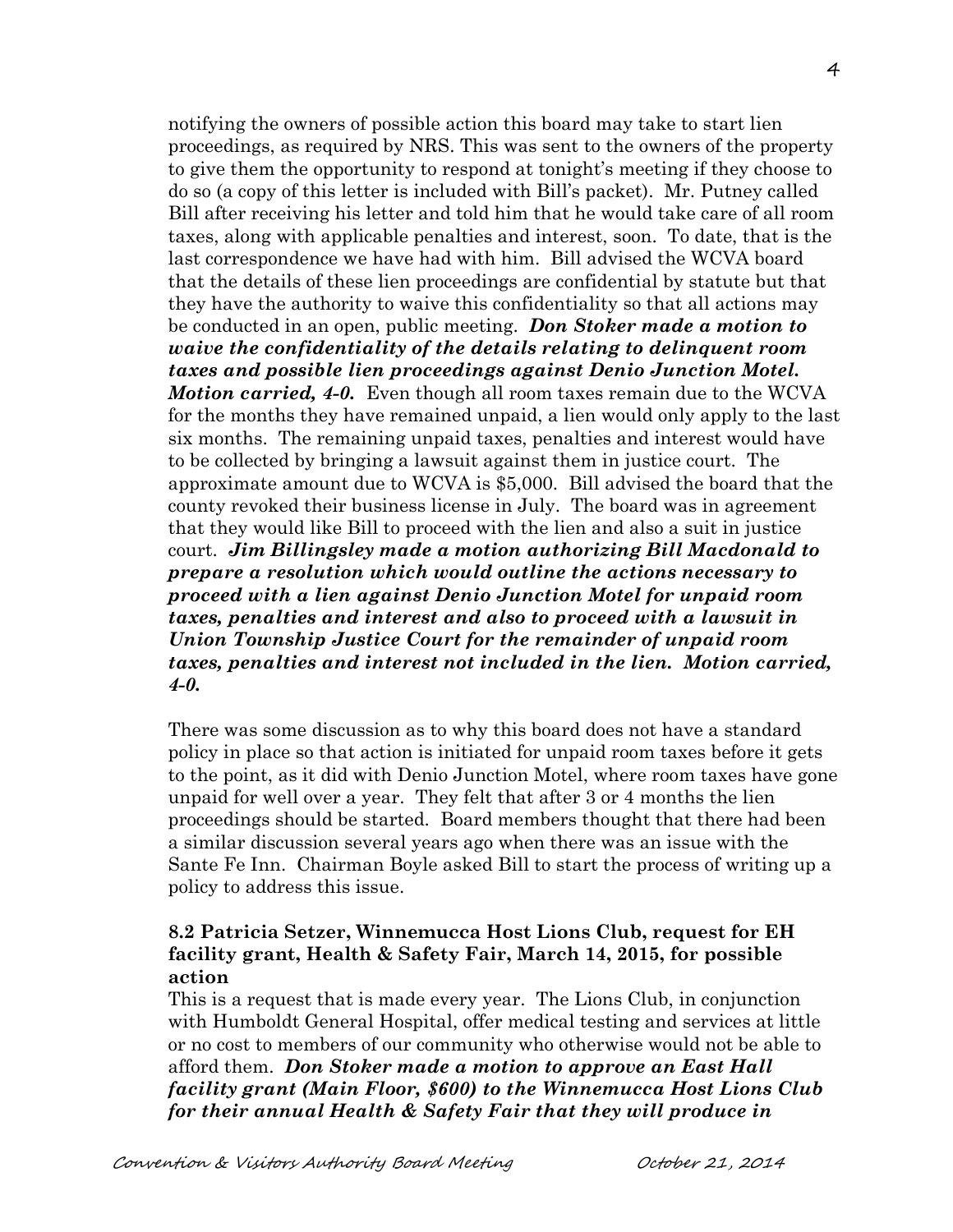#### *conjunction with Humboldt General Hospital on March 14, 2015. Winnemucca Host Lions Club is responsible for any other customary Convention Center charges. Motion carried, 4-0.*

**8.3 Bonnie Cassinelli, 777 Barrel Racing, request for funding** No request will be made tonight for their event.

**8.4 Request for payment of WEC facility fees – Cody Louk Invitational Wrestling, December 12 & 13, 2014, NIAA 1A Zone Wrestling Duals, January 30 & 31, 2015 and NIAA State Wrestling Tournament, February 13 & 14, 2015, for possible action** The cost to the WCVA for rental fees paid to the Winnemucca Events Complex for these wrestling events are included in each board member's packet. The total for rental fees plus additional fees relating to the installation and removal of the plastic floor is \$6,600 (rental fees for each tournament are \$1,600, floor expense is \$600) . Everyone agreed that these are good events that fill motel rooms during a time of the year that is usually slow. *Terry Boyle made a motion to approve the payment of facility fees, totally \$6,600, for the Cody Louk Invitational Wrestling Tournament, December 12 & 13, 2014, NIAA 1A Zone Wrestling Duals, January 30 & 31, 2015 and the NIAA State Wrestling Tournament, February 13 & 14, 2015. Motion carried, 4-0.* 

Jim advised the board that the organizers of the USA Wrestling organization are looking into the possibility of adding a youth wrestling tournament on Sunday, February 15, 2015. This is the weekend of the state wrestling tournament so families would be in town anyway. Shelly confirmed that they had contacted the Convention Center several weeks ago to let them know this may be in the works for this weekend but, so far, no one has confirmed.

Jim also wanted to discuss the possibility of this board providing some kind of sponsorship as an incentive to the NIAA to keep the state wrestling tournament here. We have the best facility for this tournament. It could be used to offset some of the expense to wrestling teams traveling from the south. Board members were agreeable to this but wanted a definite plan before committing funds. Jim will contact the appropriate people and report back to this board.

# **8.5 Marc Page, WSRRA Ranch Rodeo Finals, October 30-November 2, 2014, request for funding, for possible action**

This is another event that this board has funded for the past several years. Terry stated that his properties are almost full and Herb said the same was true for Winners. They are both predicting a good weekend. Again, this is a good event that brings people to town during a slow time of the year and board members wanted to provide funding once again. Marc is requesting a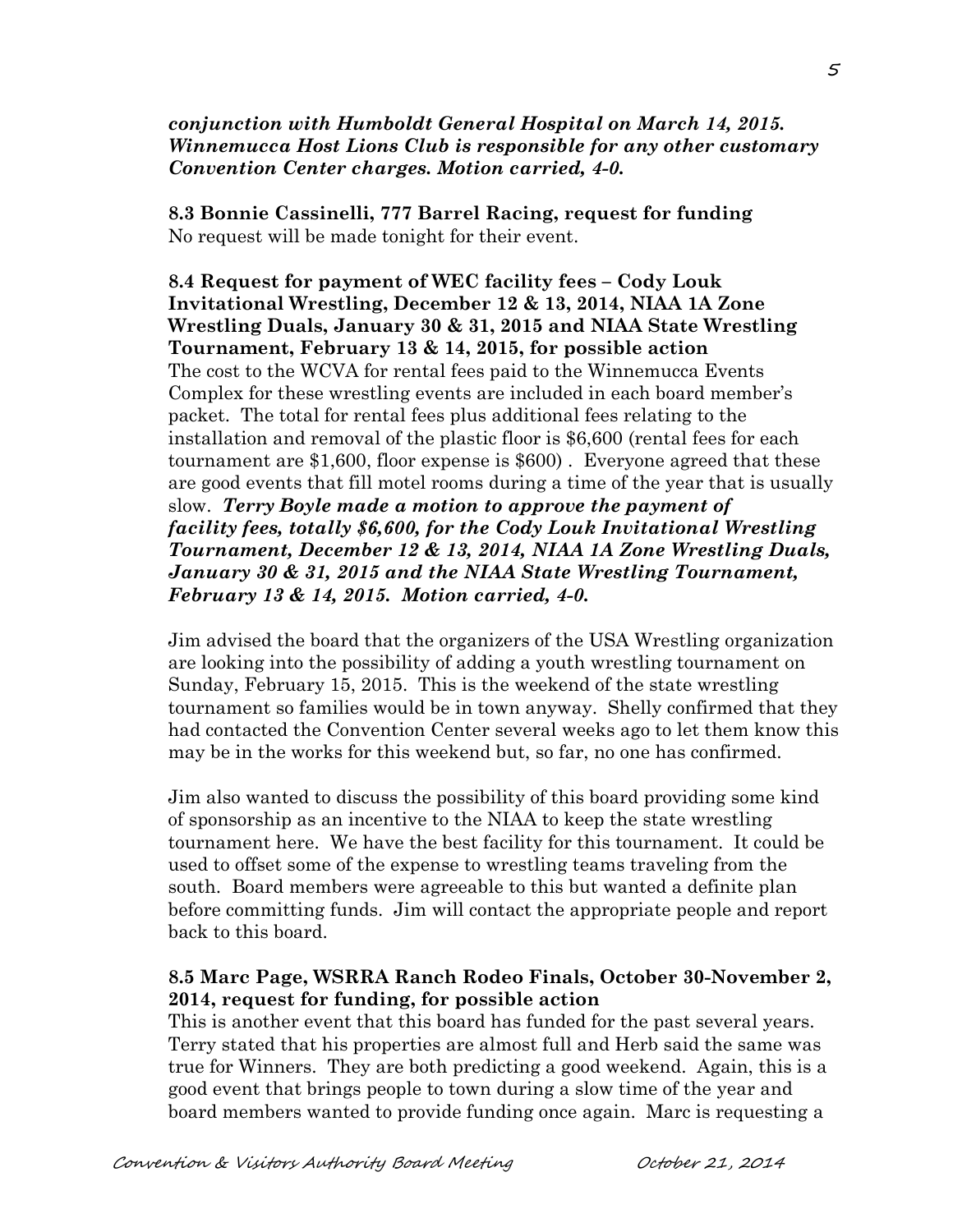\$20,000 grant. There was discussion about some of his expenses being rather high for this type of event. Still, board members are optimistic about this event, and want to provide funding but also want to notify Marc that due to the downturn in room taxes, funding at this level may not be possible in the future. *Jim Billingsley made a motion to approve a \$10,000 grant and a \$10,000 underwriting for the WSRRA Ranch Rodeo Finals, October 30-November 2, 2014 at the Winnemucca Events Complex. Motion carried, 4-0.*

**8.6 Accommodation tax 9-month refund requests, for possible action Simonette (\$477.17), Muldoon (\$519.71), Dafoe (\$397.80), Raya (\$831.45), Neill (\$432), Schulze (\$407.05)**

*Terry Boyle made a motion to approve the accommodation tax 9-month refund requests Bill Simonette (\$477.17), Betty Muldoon (\$419.71), Aaron Dafoe \$397.80), Felix Raya (\$831.45), Robert Neill (\$432) and Kurt Schulze (\$407.05). Motion carried, 4-0.*

## **9. Director's Report.**

#### **9.1 Financial reports on WCVA events**

Bank reconciliations for the Tri-County Fair and Ranch Hand Rodeo were included in the board packets for review.

#### **9.2 2015 Tri-County Fair Concert report, for possible action**

Kim notified the board that he has entered into a tentative contract for an entertainer for next year's concert. He was on a deadline to commit for this entertainer since the agency we go through to book our concerts is putting together 20+ dates next year for this entertainer at a reduced rate compared to what he would normally charge. Board members wanted to know who it was but Kim is unable to release the name until it is confirmed. It continues to be challenging to book some of these up-and-coming country entertainers because they tend to tour with the big names and so are out of our price range. He and Shelly both feel this entertainer will put on a good show and be a great addition to our other fair activities.

## **9.3 2014 Run-A-Mucca, event report, discussion and possible action**

## **9.4 2014 Fifties Fever, event report, discussion and possible action**

Committees for both Run-A-Mucca and Fifties Fever are working to come up with ideas to increase participation since the last few years have been disappointing. Financial reports on both events were included in board packets. Board members are always welcome at these meetings to add their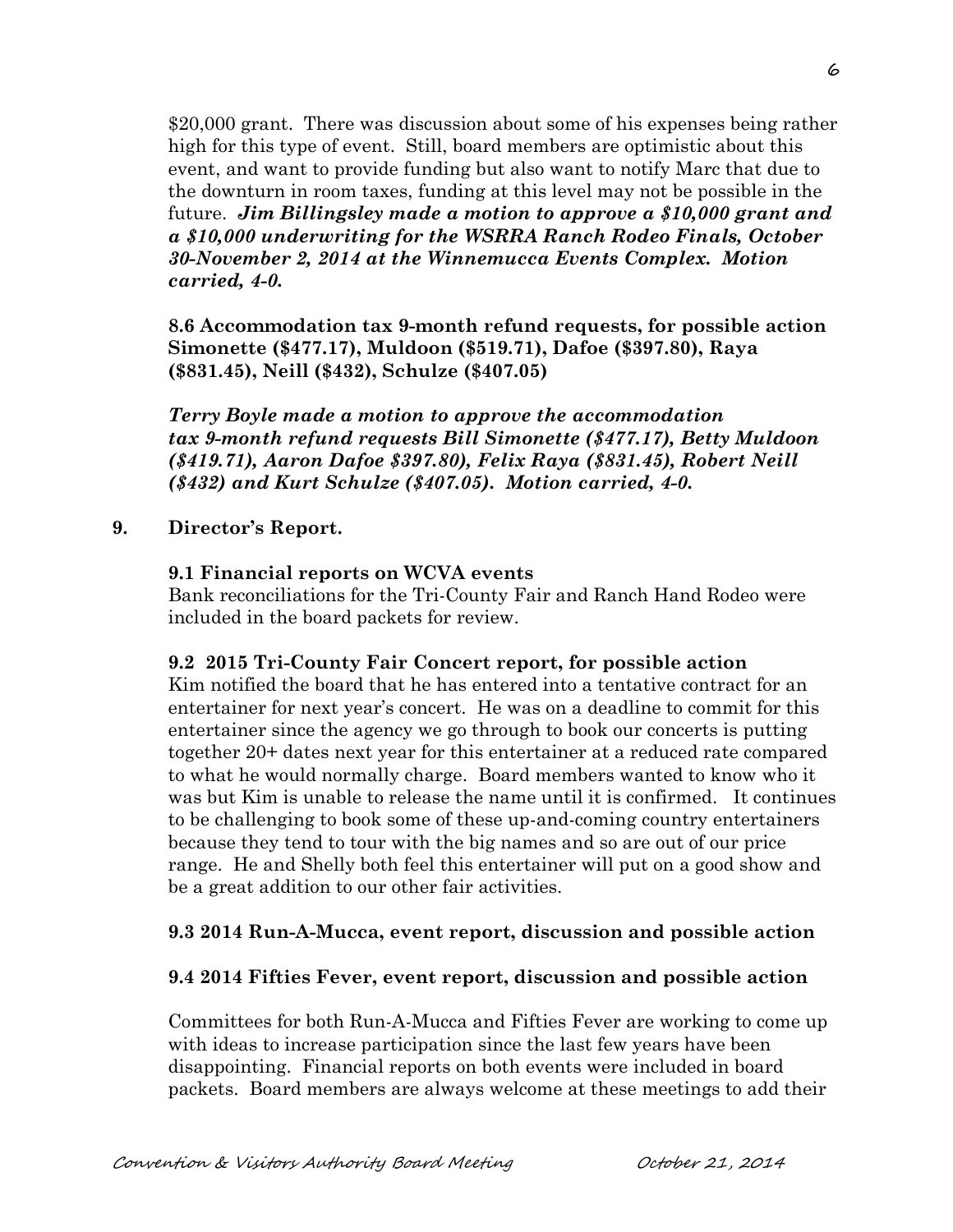input. The meeting dates and times can be found on our online calendar at [www.winnemucca.com.](http://www.winnemucca.com/)

# **9.5 East Hall parking structure repairs, update, discussion and possible action.**

Kim presented board members with a report from the engineering group that did the structural testing on the area of concern on the parking structure. Luckily, there are no major structural issues in these areas. But, there are cosmetic repairs that need to be made to stop any further damage. The next is to make these repairs at the direction of the engineers. Kim asked the engineers if there was someone they could recommend for this work and they suggested Michael Clay. Kim spoke with Michael and he will prepare an estimate for the work.

# **10. Secretary and Counsel, Monthly report.**

## **10.1 Review monthly report, for discussion**

Report for September was reviewed by Bill.

# **10.2 Chamber of Commerce report, for discussion**

September 2014 Report was included in Bill's report.

# **10.3 Update on Intersection Beautification, Winnemucca Recreation project, Winnemucca Arts Center & Visitor Center, for discussion**  No report.

**10.4 Update on delinquencies, if any, for discussion & possible action**

See item 8.1.

#### **10.5 Annual report on lodging tax revenues to Taxation, for discussion & possible action** No report.

# **10.6 Personnel policies concerning prohibited conduct, for discussion**

Recently, Kim and a couple of staff members were investigated by the County Administrator's office after they received a complaint of harassment against them by a former employee. It was determined that these charges were totally unfounded but it brings up a concern about the way that the county's harassment and bullying policy is written. Bill read an excerpt of this policy to the board and it is very general and encompasses all types of behavior which may take place during on-going, daily interactions among employees and could be construed to be "bullying". This could make it hard to get anything done with the way the policy is written. He feels that this is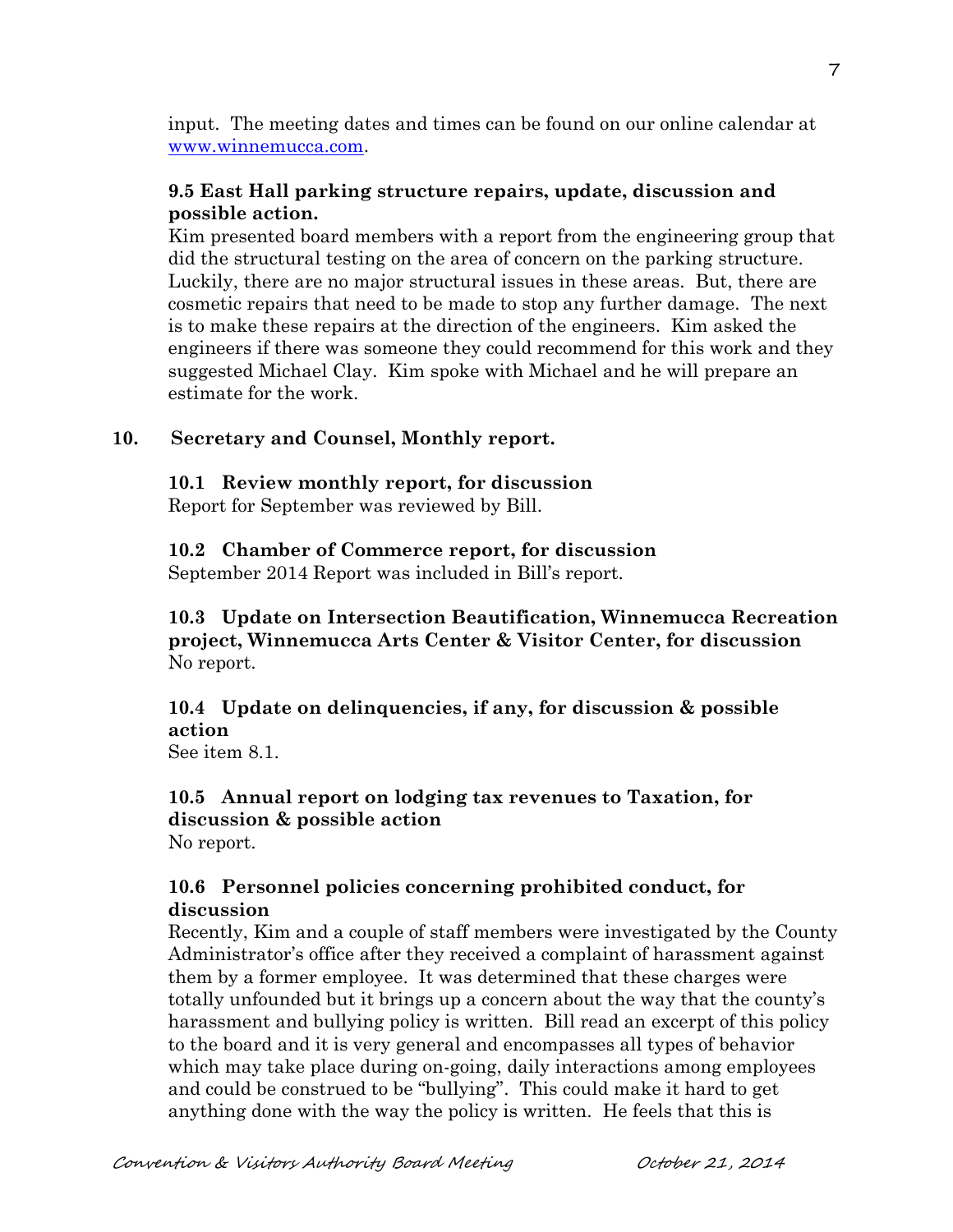something that should be addressed.

**10.7 Job descriptions and classifications, for discussion** No report.

## **11. Board Administrator.**

**11.1 September Financial Reports, for discussion** Room taxes continue to be well below previous years.

#### **12. Other Business.**

#### **12.1 New soccer field**

Terry announced that on Monday at 12:15 pm there will be a groundbreaking at the new soccer fields. Board members are invited to attend.

# **13. Regular Business. Next Meeting. The Board confirmed the next regular meeting date of Wednesday, November 19, 4:00 pm.**

**14. Adjourn.** *Don Stoker made a motion to adjourn this meeting. Motion carried, 4-0.* The meeting was adjourned at 5:45 pm to the next regular meeting, or to the earlier call of the Chairman or to the call of any three (3) members of the Board on three (3) working days notice.

Respectfully submitted,

Shelly Noble

APPROVED ON  $, 2014$ 

As written

As corrected Winnemucca Convention & Visitors Authority Board